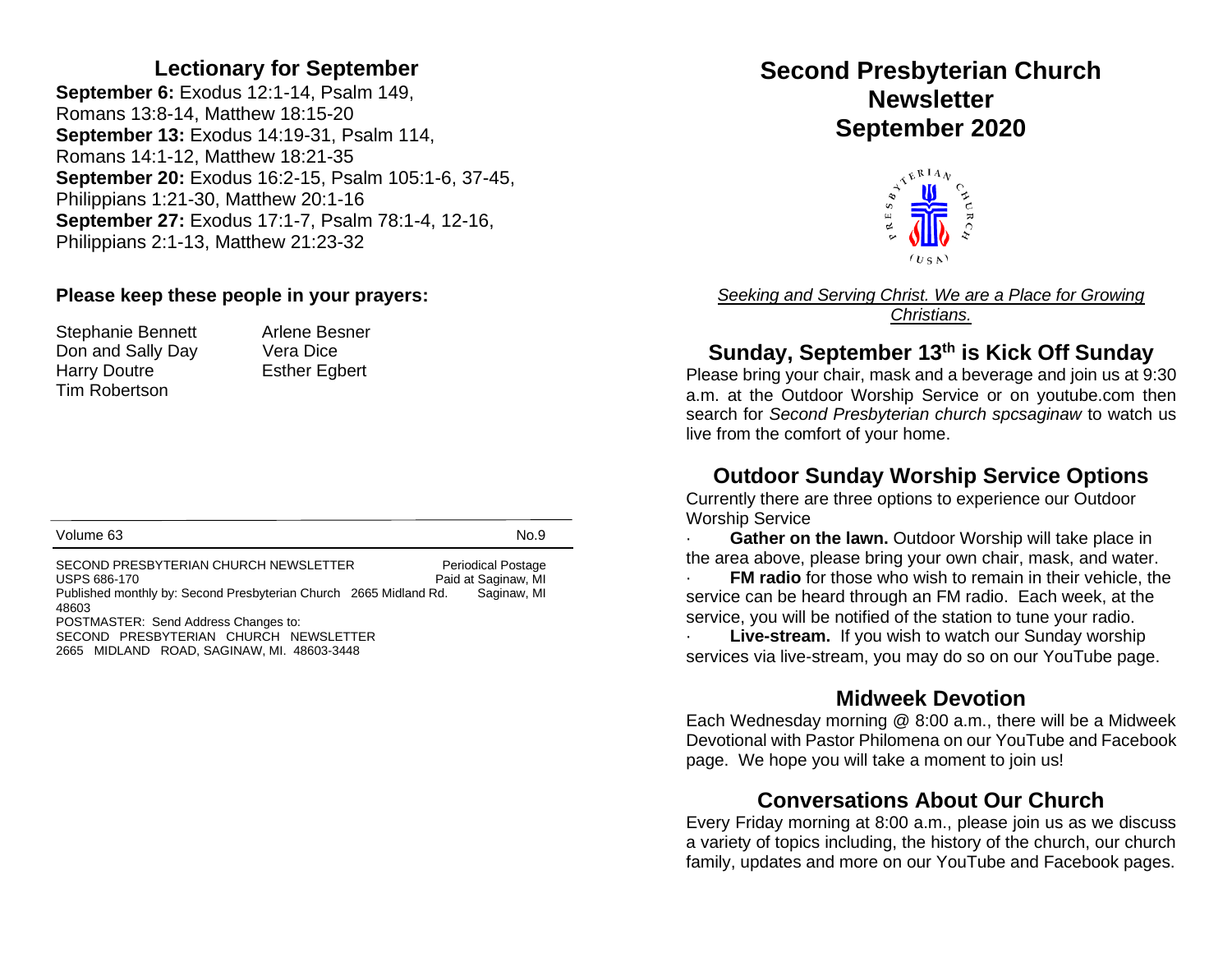#### **Join Us on Kick-Off Sunday, September 13th**

Immediately following the Children's Sermon, children will be dismissed to attend a fun Sunday School activity, while maintaining acceptable social distancing. Please RSVP to [secondpres.peggy@sbcglobal.net](mailto:secondpres.peggy@sbcglobal.net) by 2:00 p.m. on 9/10/2020 to reserve your child's spot.



#### **Sunday School**



Beginning Sunday, September 20<sup>th</sup>, there will be a Sunday School live-stream on our YouTube page. We will begin in the Garden of Eden as we explore this year's theme "Test of Faith". From Adam and Eve to you and me, there are times when we do well in pleasing God, and other times where we miss the mark.

Through the stories of faith, we learn that God's grace is always extended to us!



#### **Youth Events**

\*\*Youth Group is for any youth currently in 6<sup>th</sup>  $-12$ <sup>th</sup> grades – we look forward to seeing everyone soon! (from about 6ft away of course☺)

Sunday, September 13<sup>th</sup>- Kick off Sunday!!! Although there will be no pancakes served this year…. we are going to have a kick-off event that we need your help with! Please plan on joining us for worship this day! Don't forget your mask! **Sunday, September 20<sup>th</sup>** – PYG (COVID style  $\odot$ ).

10:30 a.m. (ish)  $-11:30$  a.m. (ish). We really just want to see all your faces…… we will meet outside after worship for about an hour. Please bring a lawn chair and a mask

**Sunday, September 29th** – PYG meeting during Sunday School time (see details in Newsletter and Bulletins)

#### Mission highlights **"Go also the second mile" Matthew 5:41**

The CoVid-19 pandemic has forced us to make some adjustments to our Mission plans this year. We will continue our "Back-to-School" collection of school supplies that will benefit the Brethren School district up north as well as the Arthur Eddy Elementary school here in Saginaw. The school supplies that were donated have been delivered to Arthur Eddy Elementary, however, Brethren School District is only able to accept gift cards to Amazon and Meijer at this time. If you wish to make a monetary donation or gift cards, please mark your envelope "School Supplies". Thank You.

> **\*\*\*** 3 RD Grade teacher, Alan Vance of Arthur Eddy Academy in Saginaw, wants to thank our congregation for the donation of school supplies. He is incredibly grateful and uses the supplies either in his classroom, or the children take some of the items home to use for homework.



Join us on Sunday, October 11 in raising funds to help neighbors near and far get the meals they need this year. As the walker's safety is always of paramount concern, this year the 2020 Saginaw County CROP Walk will be VIRTUAL only. We hope that you will walk in family groups, or on your own, and send pictures or video of your walk to the church email [secondpres@sbcglobal.net](mailto:secondpres@sbcglobal.net) so that we may share them on our website or Facebook page. Please contact Doug Byron @ 989- 798-3305 for more information or to receive a donation envelope. Please join us in bringing much needed relief to those in need.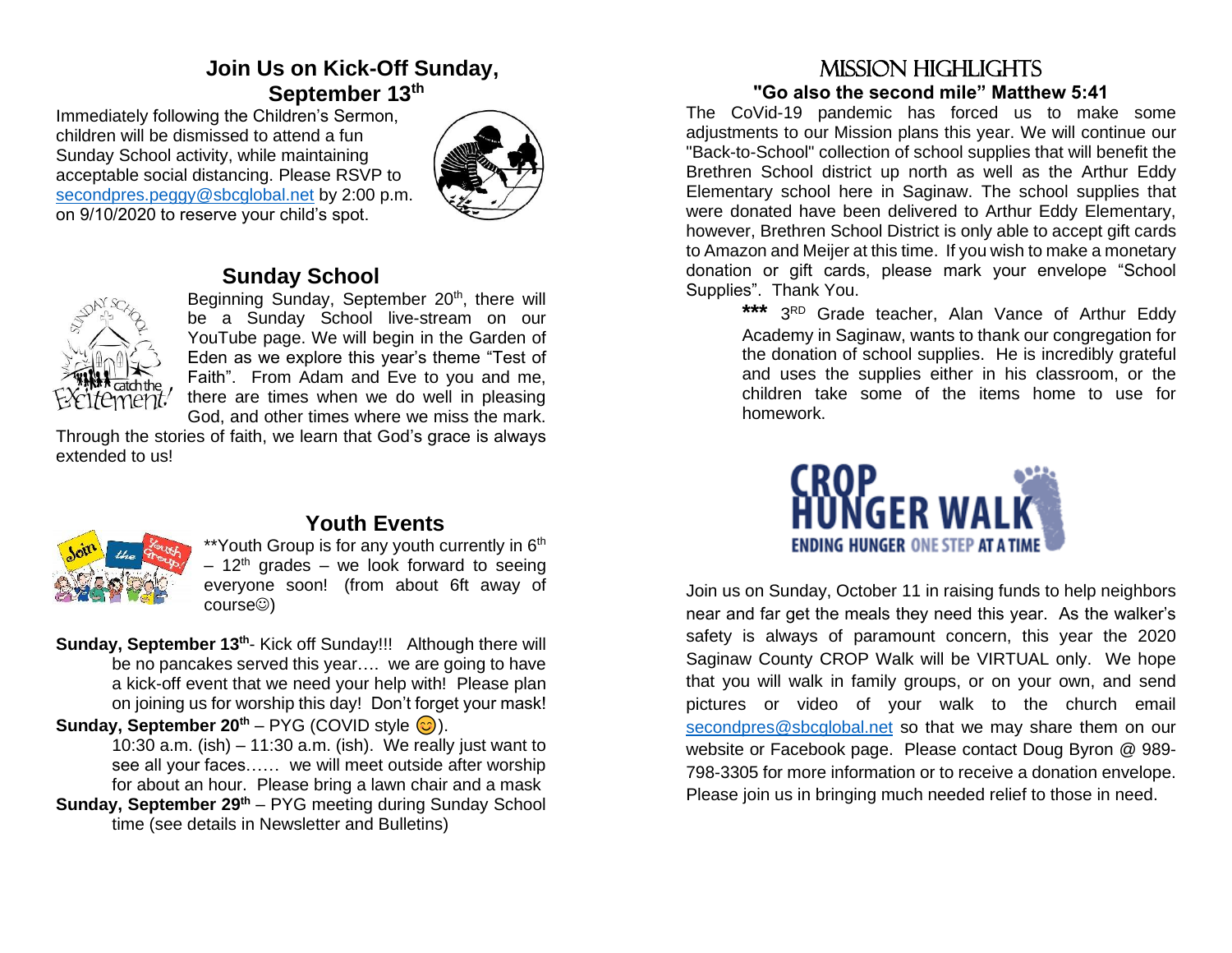

#### **Music Notes**

Come and share the joy of music! Rehearsals on Wednesday evenings at 6:00 p.m., outside on the lawn. All ages and skill levels are welcome!



## **Wellness Check In**

Anyone interested in being part of a phone chain to keep in touch with fellow congregates, please call the church office 989-792-1023.

#### **World Communion Sunday**



Please join us Sunday, October 4th for World Communion Sunday. To partake in Communion safely, we are asking that you bring your own elements, bread and grape juice, symbolizing the Lord's Supper. If you are participating at home through the

Livestream, we encourage you to share in Communion with us from home using your own elements. We are thankful to be able to share in Communion together as a congregation, whether in person or from home.

On World Communion Sunday, we will also collect the **Peace and Global Witness** offering. If you do not have a special envelope for your offering, please specify your donation.



#### **Gifts Given to the Church**

Second Presbyterian Church has been the fortunate beneficiary of a generous gift. We have been given two spaces/crypts at Oakwood Mausoleum in a highly desirable area of the mausoleum. These

include the opening and closing costs and lettering of the crypts. If you are interested, please call the church office for more details.

#### **White Elephant Sale Update**

The annual White Elephant sale, that is usually in September, has been postponed to a later date. We will update you as soon as a date is determined.

### **Our Condolences**

- Our church mourns the death of Wally Geiersbach on August 11, 2020. Our prayers are with Susan Geiersbach and the Geiersbach family.
- Our church mourns the death of Winnie Bingham on August 24, 2020. Our prayers are with her daughter Carol Smith and family.

#### **Volunteers Needed**

We need volunteers for the for the following:

- Mission Study The purpose of the mission study is to identify the direction the congregation wishes to go, the leadership model appropriate to the church, and the gifts necessary to lead them.
- Sunday morning outdoor worship set up.
- Liturgists on Sunday mornings.

Please call the church office 989-792-1023 if you can help.

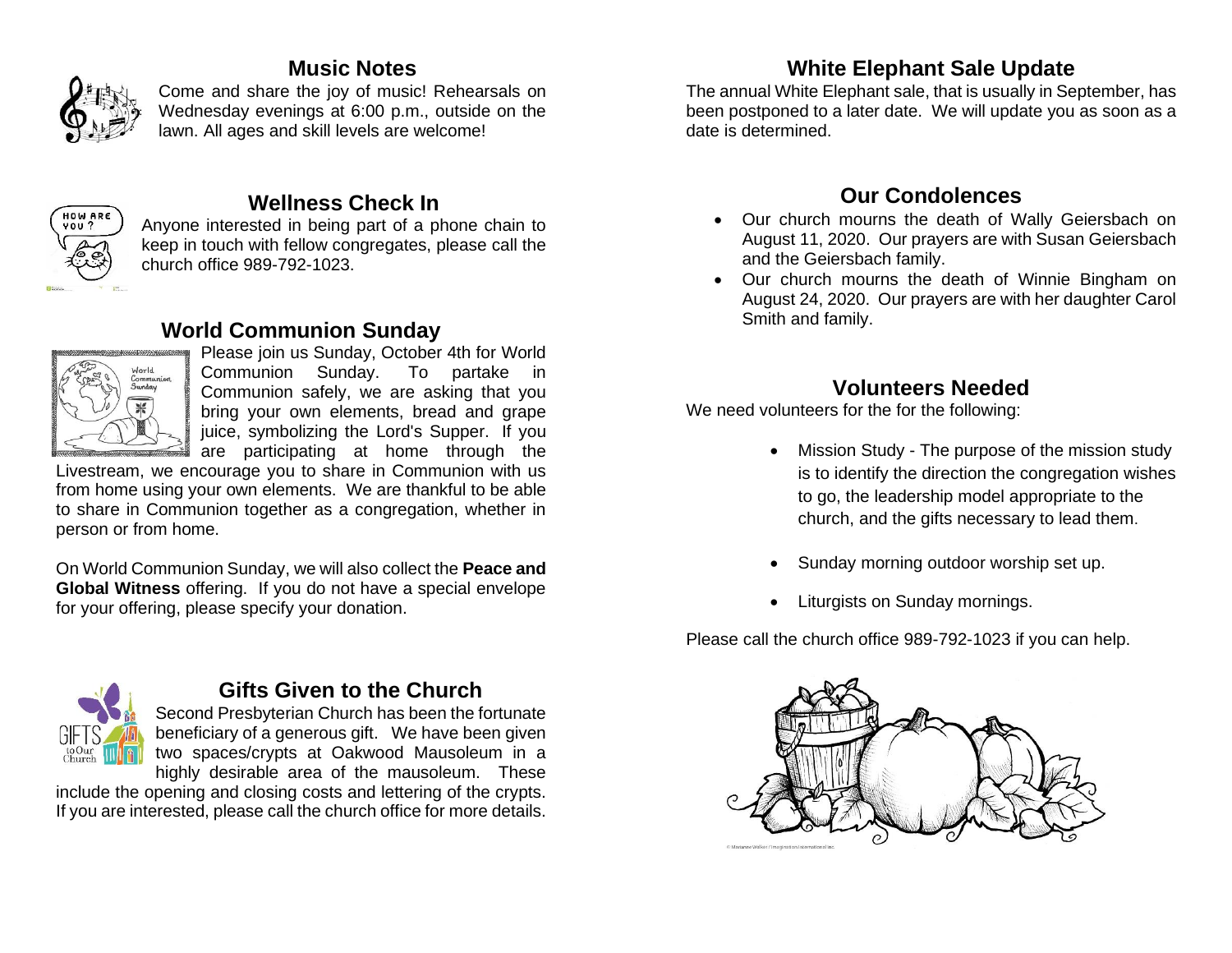#### **From the Pastor's Desk**

#### Peace and Grace!

In the past view months, our worship in the sanctuary came to a complete stop. We turned to other means of worship and that was virtual (Live stream or Facebook), and now outdoor worship. Throughout this, we have remained faithful in the Lord and finding new ways to feed our souls. Perhaps you have been wondering what is next and when will we go back to normal? This is a big question everyone may be trying to find answers to. Yet we must continue to keep our eyes on God who saw the people of God through the wilderness for 40 years. Therefore, in the waiting let us look at a passage from 1 Timothy 2:1-2,

#### **"I urge, then, first of all, that petitions, prayers, intercession and thanksgiving be made for all people— <sup>2</sup> for kings and all those in authority, that we may live peaceful and quiet lives in all godliness and holiness." (1 Timothy 2:1-2 NIV)**

In the passage from First Timothy, the author called his readers to do something that was absolute strange: they should be praying for their kings and leaders. During this time, most Christians were still living in places that were under Roman rule. The Roman emperors were divine. Many thoughts of them as gods, who should be adored and worshiped. This was a huge problem for a faith, like the newly developing Christianity, which believes in only one god.

You can imagine why this passage from 1 Timothy might have seemed offensive. The Roman emperor was the enemy! He was a false idol! Why should we pray for someone like him? But this passage teaches its readers that they have to pray for everyone. This includes the people in power and the leaders whom they might despise. Why? Because even the emperor was a person made and loved by God.

We might not be ruled by a king, but this passage still rings true for us today. We are during unsettling issues in our nations and it feels like the air is heavy with tension. It can be easy to get caught up in the growing fervor, until we end up shouting curses instead of saying prayers.

But remember who the scriptures teach us to be. We should pray for our each other and leaders as fellow members of the family of God.

This does not mean we must approve of everything that everyone does. But we are called to see the world through the eyes of God's compassion. Our first instinct should be to turn to God in prayer rather than to hatred and anger. First Timothy says, when we pray for our leaders, it can lead to a newfound peace and dignity. As the world swirls with conflict, we should ground ourselves firmly in love. We are called to be examples of how to handle disagreements with compassion. We are called to see through the lens of grace. We are called to pray.



Peace and Blessings!!! Have a safe and Blessed Labor Day!!!

Pastor Philomena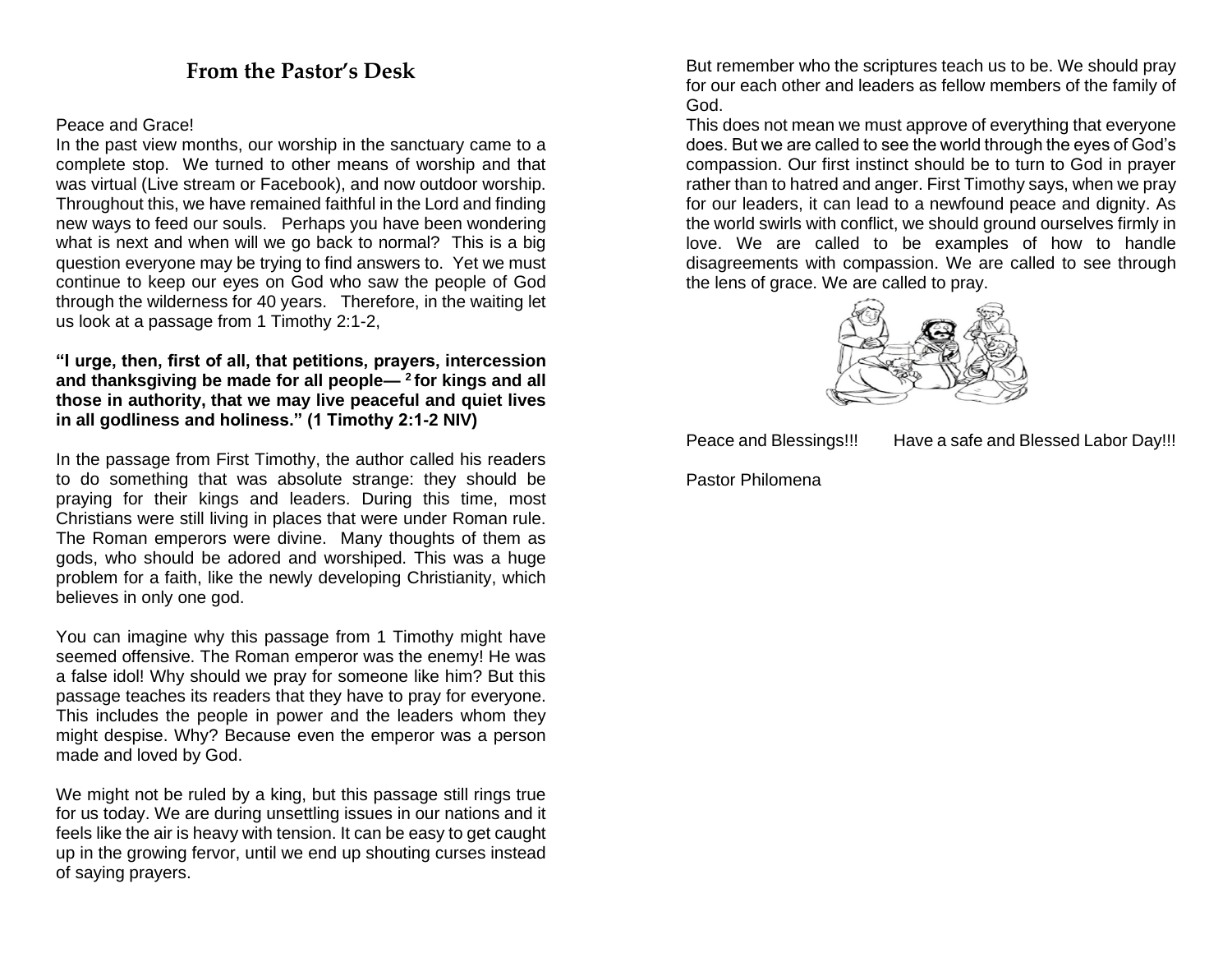

# **Second Presbyterian Church**

# **September 2020**



| Sunday                                                               | <b>Monday</b>                  | Tuesday                      | Wednesday                                            | <b>Thursday</b>                 | Friday | Saturday |
|----------------------------------------------------------------------|--------------------------------|------------------------------|------------------------------------------------------|---------------------------------|--------|----------|
|                                                                      |                                | $\mathbf{1}$                 | $\overline{2}$                                       | $\mathbf{3}$                    | 4      | 5        |
|                                                                      |                                |                              |                                                      | Prayer Group<br>8:30 a.m.       |        |          |
| 6<br>9:30 Outdoor Worship<br>& Livestream                            | $\overline{7}$<br><b>LABOR</b> | 8<br>Committees<br>7:00 p.m. | 9<br>Outdoor<br><b>Music Rehearsal</b><br>6:00 p.m.  | 10<br>Prayer Group<br>8:30 a.m. | 11     | 12       |
| 13<br><b>Kickoff Sunday</b><br>9:30 Outdoor Worship<br>& Live Stream | 14                             | 15                           | 16<br>Outdoor<br><b>Music Rehearsal</b><br>6:00 p.m. | 17<br>Prayer Group<br>8:30 a.m. | 18     | 19       |
| 20<br>9:30 Outdoor Worship<br>& Livestream                           | 21                             | 22<br>Session 7:00 p.m.      | 23<br>Outdoor<br>Music Rehearsal<br>6:00 p.m.        | 24<br>Prayer Group<br>8:30 a.m. | 25     | 26       |
| 27<br>9:30 Outdoor Worship<br>& Livestream                           | 28                             | 29                           | 30<br>Outdoor<br><b>Music Rehearsal</b><br>6:00 p.m. |                                 |        |          |
|                                                                      |                                |                              |                                                      |                                 |        |          |